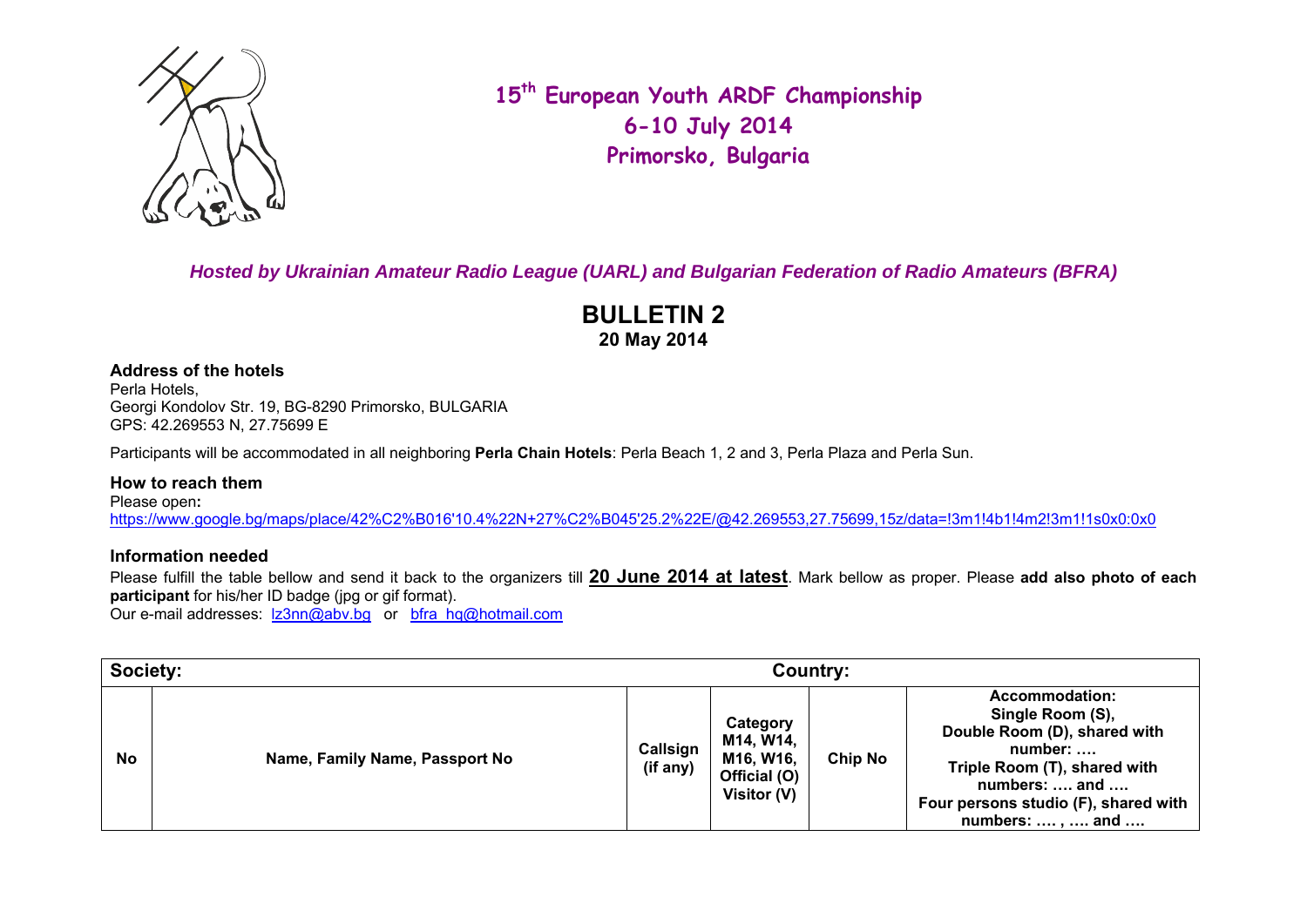| $\mathbf 1$             |  |  |  |
|-------------------------|--|--|--|
| $\mathbf{2}$            |  |  |  |
| $\mathbf{3}$            |  |  |  |
| $\boldsymbol{4}$        |  |  |  |
| $\overline{\mathbf{5}}$ |  |  |  |
| $6\phantom{a}$          |  |  |  |
| $\overline{7}$          |  |  |  |
| $\bf{8}$                |  |  |  |
| 9                       |  |  |  |
| 10                      |  |  |  |
| $11$                    |  |  |  |
| $12$                    |  |  |  |
| $13$                    |  |  |  |
| 14                      |  |  |  |
| $15$                    |  |  |  |
| 16                      |  |  |  |
| $17$                    |  |  |  |
| $18$                    |  |  |  |
| 19                      |  |  |  |
| ${\bf 20}$              |  |  |  |
| 21                      |  |  |  |
| ${\bf 22}$              |  |  |  |
| 23                      |  |  |  |
| 24                      |  |  |  |

# **NEW!!! GPS Tracking**

During the competition, all competitors will be provided with GPS tracking devices in real time. We invite competitors to use run pants with suitable back pocket for placing the GPS device. Links for GPS tracking will be on this site: www.tracksport.eu

## **Transfers**

Please fulfill the table bellow and send back to the organizers: